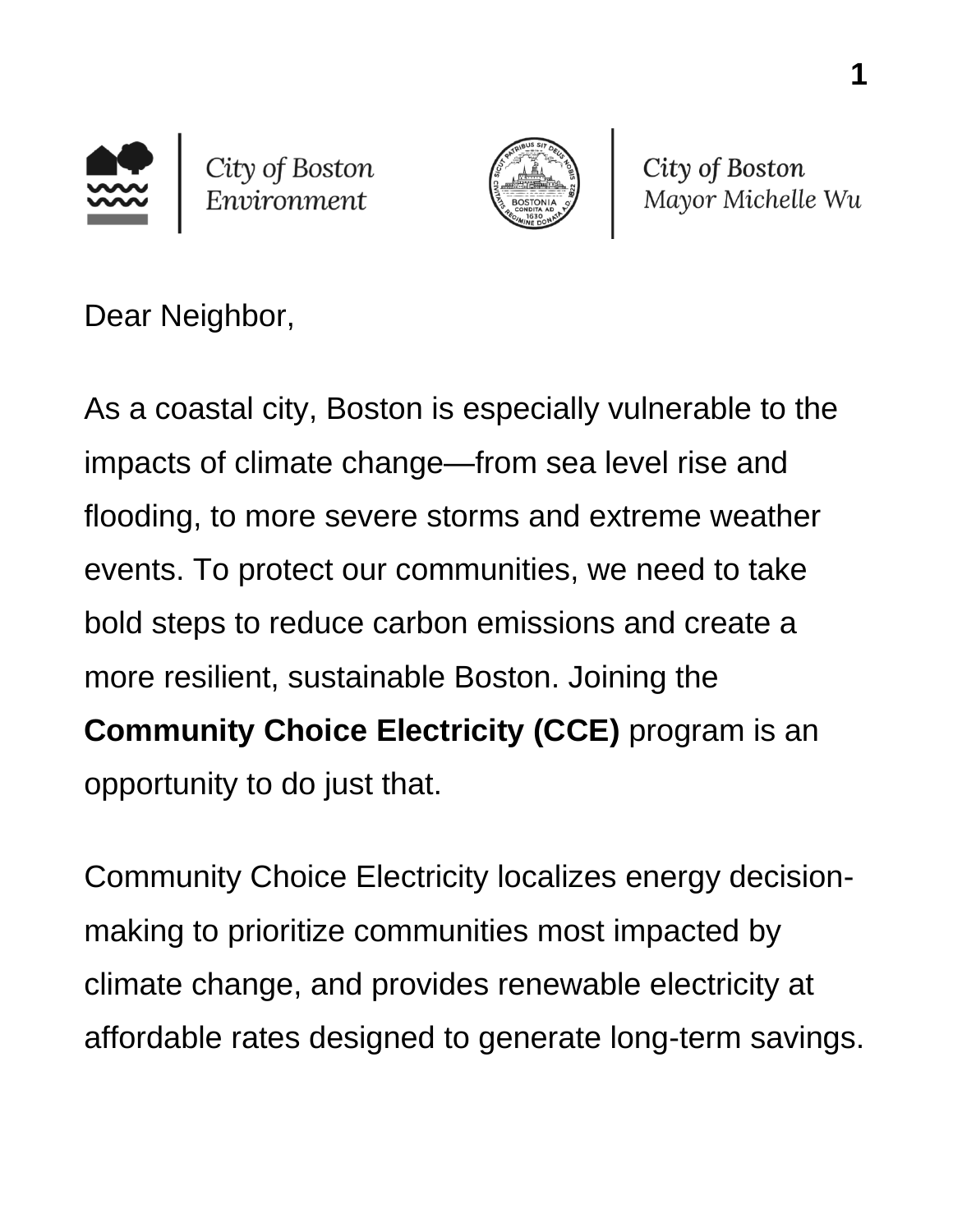Our goal is to give residents and small businesses the agency to choose how we power our communities, and the ability to do so with renewable electricity that's accessible to all—regardless of income level.

CCE offers three products: **Standard**, **Optional Basic**, and **Optional Green 100**. Customers can select the plan that's right for them and opt-up or down at any time with no penalties. Both the Standard and Optional Green 100 products offer greater renewable energy content than Eversource. While the program cannot guarantee savings in any given month, all three CCE products are currently less expensive than Eversource Basic Service for residents and small businesses, meaning that a typical resident enrolled in CCE's Standard plan, and who uses 600 kWh/month, could save nearly \$28 a month on their electricity bill at least through June 2022.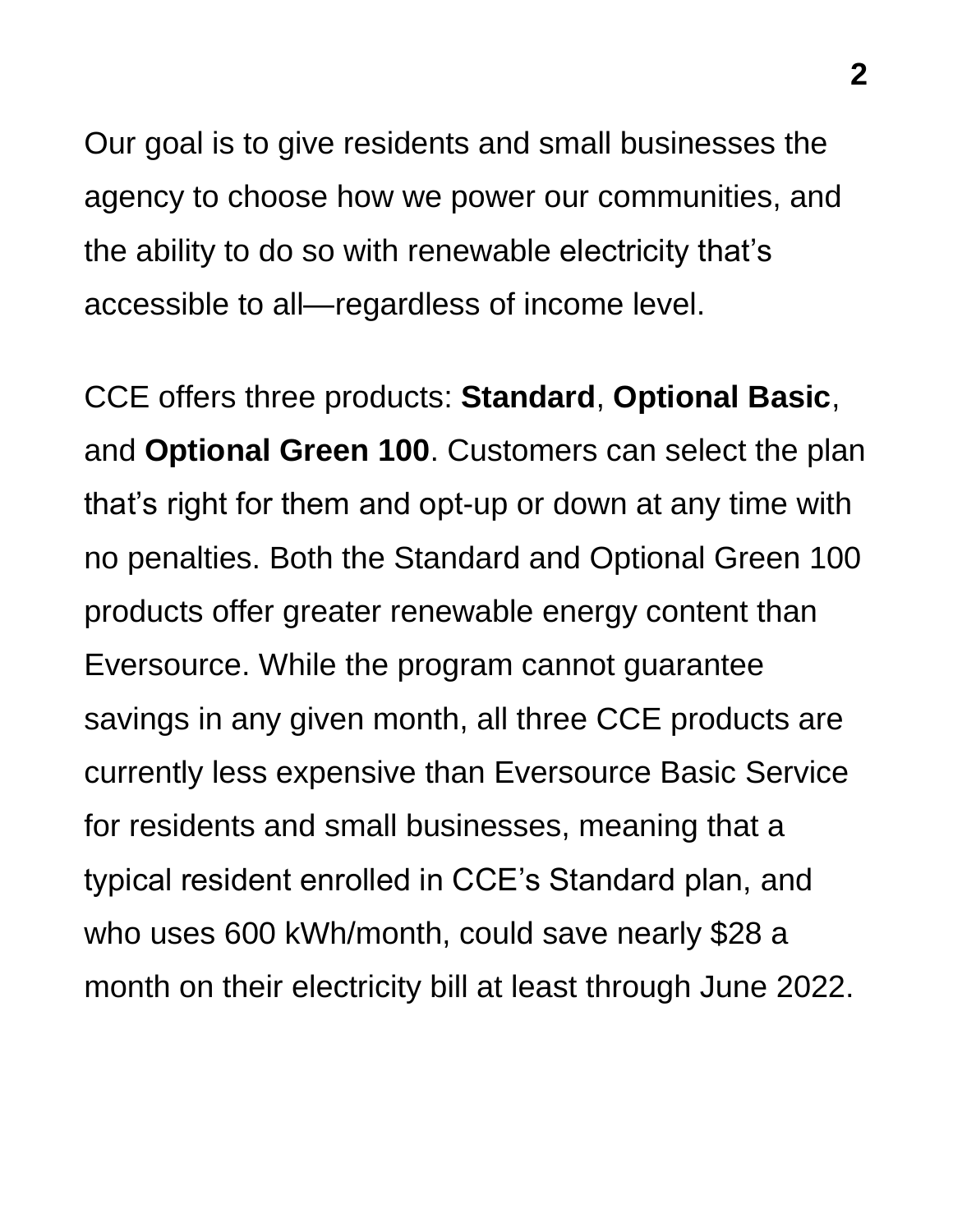If you're in a financial position to do so, consider enrolling in the Optional Green 100 product which provides 100% renewable energy from sources like wind or solar. By opting-up, you'll be saving money on your electricity while also playing a critical role in reducing pollution, protecting our environment, and helping Boston become a carbon-neutral, Green New Deal city.

For customers who would benefit from additional support, Eversource offers a variety of assistance and payment plans. You may be eligible for a discount on your bill if you receive SNAP, WIC, MassHealth, Health Safety Net, SSI, Public or Subsidized Housing, Veteran's Services, or LIHEAP. Participating in CCE will not interfere with any credits or payment plans you may have with Eversource, who will continue to manage your electricity account.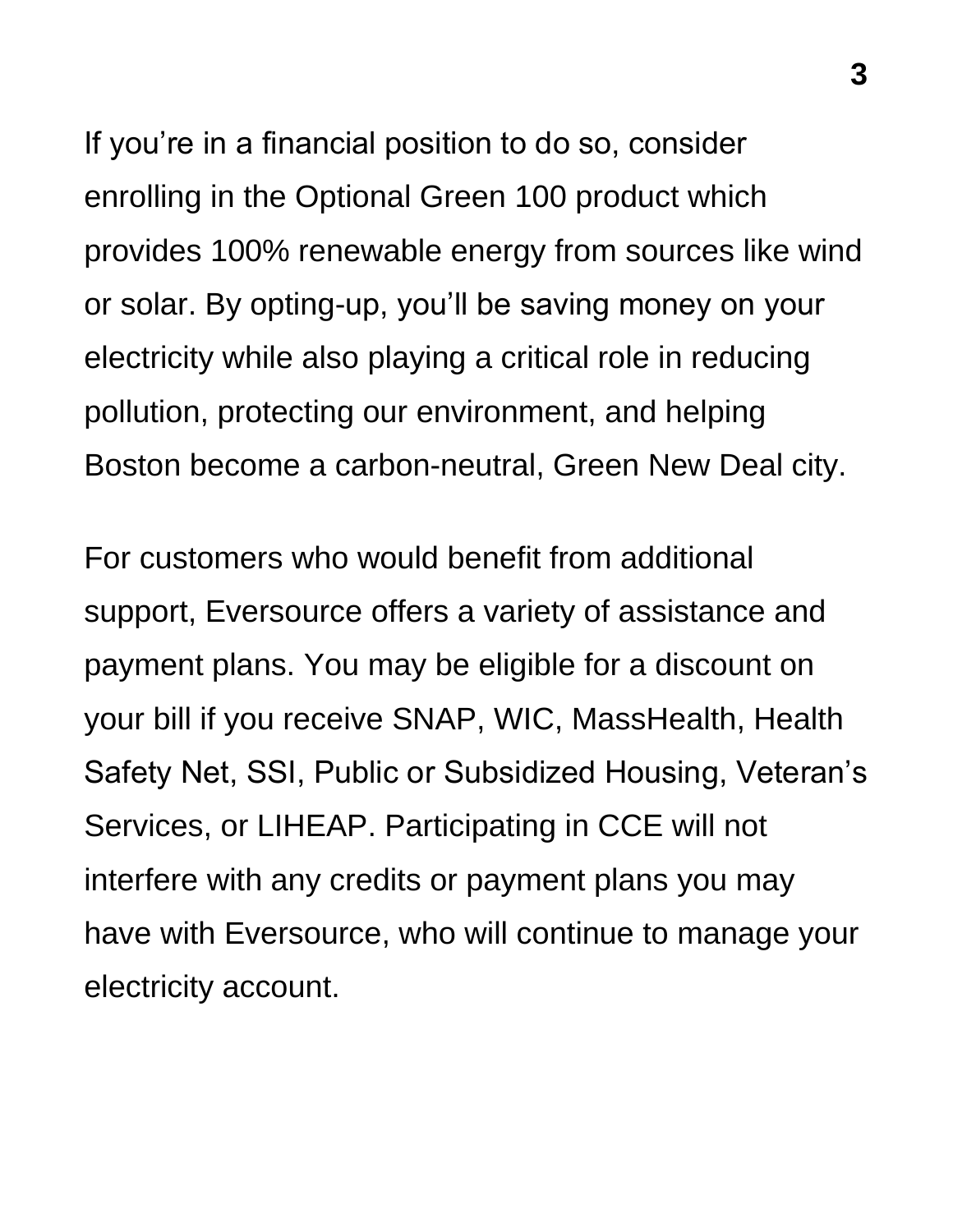The enclosed Consumer Notification Form includes important information to help you decide whether to optout or be automatically enrolled in the program. To learn more, sign up for a live 15 minute consultation at **[calendly.com/bcce](https://calendly.com/bcce)** or visit **[boston.gov/community](https://www.boston.gov/departments/environment/community-choice-electricity)[choice-electricity](https://www.boston.gov/departments/environment/community-choice-electricity)**.

Boston is already one of the most energy-efficient cities in the United States, but we can, and must, do more. Community Choice Electricity is an effective, affordable strategy that will help us reach our economic and environmental goals. Together we have the power to build a more efficient, equitable Boston for future generations. Now is the time to do it. Thank you for your partnership!